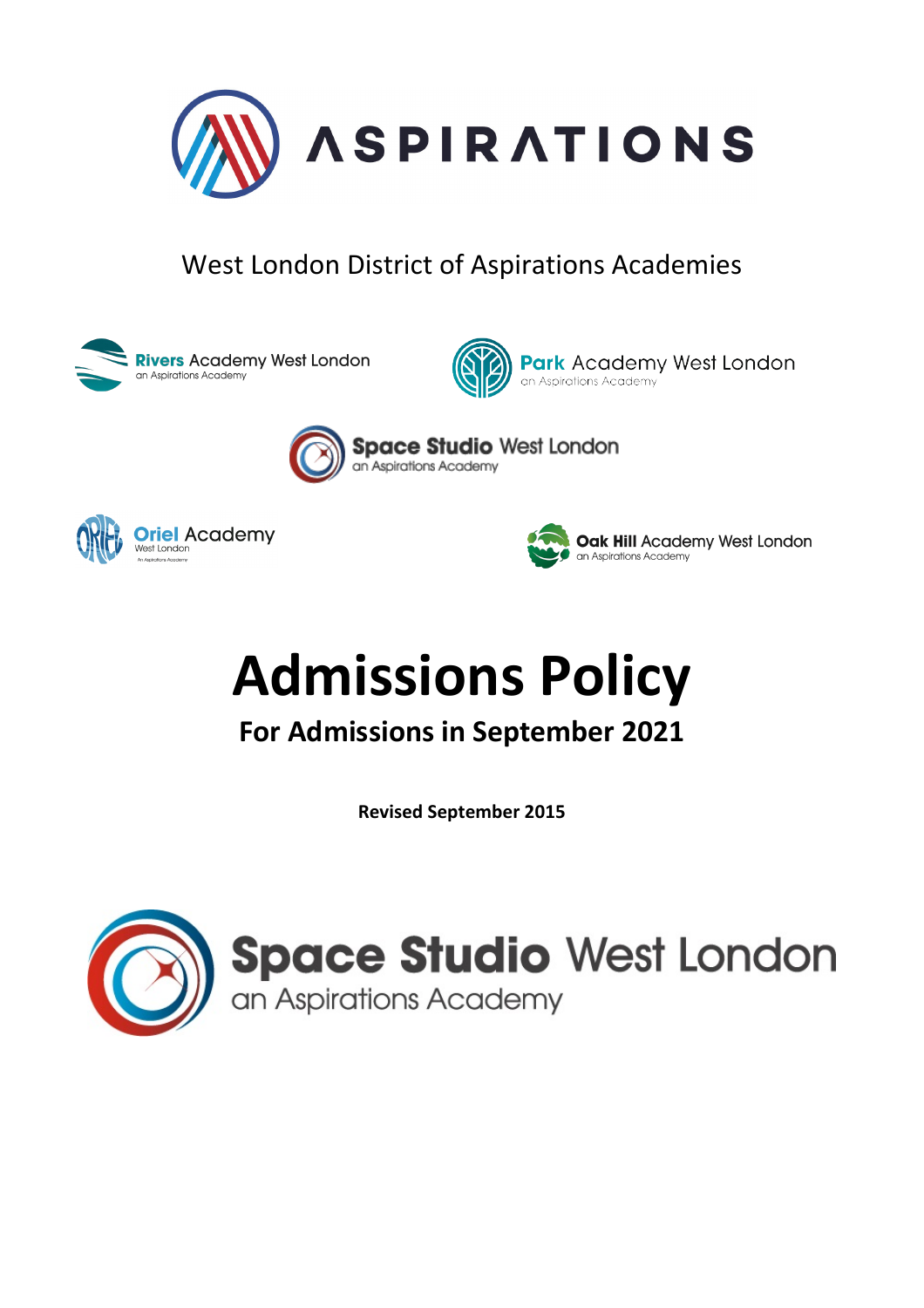#### **THE ADMISSION OF STUDENTS TO SPACE STUDIO WEST LONDON**

This document sets out the admission arrangements for Space Studio West London.

Space Studio West London is a Studio School for 14-19 year old students, with a challenging, engaging and innovative approach to curriculum delivery. Space Studio West London utilises a wide range of learning strategies, actively involves employers and universities in the curriculum, provides opportunities for students to experience the real world of science and technology, and exhibits a culture of aspiration. On leaving the Studio School, students will have a variety of pathways available to them including directly entering employment in local Space related industries, going on to college or university, or starting their own businesses. Our Admissions Policy reflects these aspirations.

Space Studio West London will provide school places for young people aged between 14 to 18 years old and the Admissions Arrangements for the Year groups, 10 and 12, intake 2021 are set out below.

Space Studio West London will act in accordance with, and will ensure that the Independent Appeal Panel acts in accordance with all relevant provisions of the statutory codes of practice (the School Admissions Code of Practice and the School Admission Appeals Code of Practice) as they apply at any given time to maintained schools and with the law on admissions as it applies to maintained schools. Reference in the codes to admission authorities shall be deemed to be reference to the Aspirations Academies Trust, which governs Space Studio West London.

**Space Studio West London will manage their own admissions for 2021 and applications should be made directly to the school**. There is no requirement for Hounslow LA to co-ordinate in-year applications but they **must** provide information in the composite prospectus on how in-year applications can be made and will be dealt with. Local authorities **must,** on request, provide information to a parent about the places still available in all schools within its area. The Aspirations Academies Trust will on receipt of an application, notify the local authority of both the application and its outcome, to allow the local authority to keep up to date figures on the availability of places in the area.

Notwithstanding these arrangements, the Secretary of State may direct Space Studio West London to admit a named student to the Academy on application from an LA. Before doing so the Secretary of State will consult the Academy.

A rationale for the admission arrangements across the Aspirations Academies trust can we found on the Trust website: [www.aspirationsacademies.org](http://www.aspirationsacademies.org/)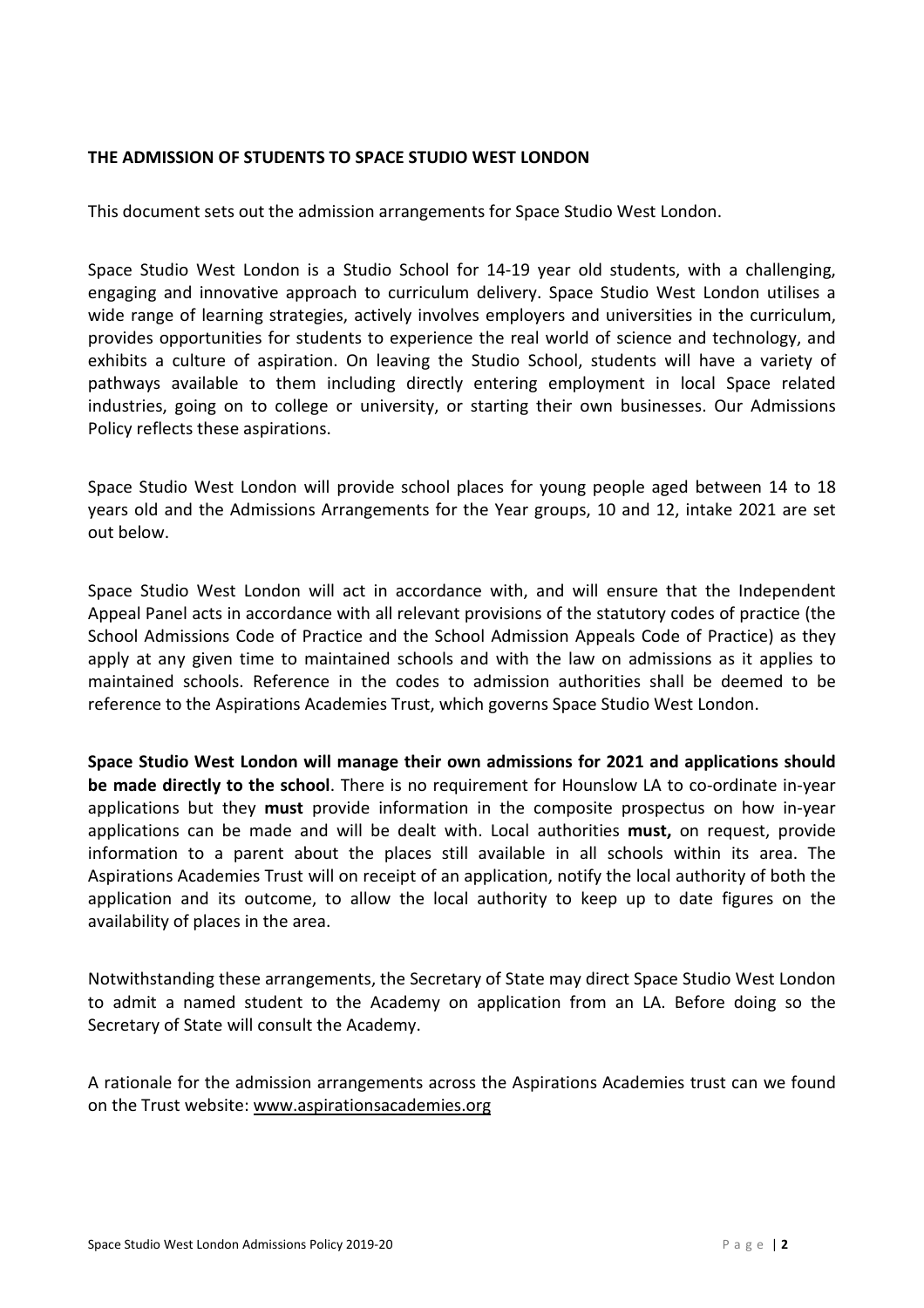#### **ADMISSION ARRANGEMENTS APPROVED BY SECRETARY OF STATE**

The admission arrangements for Space Studio West London for the year 2018/19 and for subsequent years are:

- Space Studio West London has an agreed admission number of 75 students in Year 10. The Academy will accordingly admit 75 students into Year 10 if sufficient applications are received.
- Space Studio West London has an agreed admission number of 75 students in Year 12**.**
- Space Studio West London may set a higher admission number as its Published Admission Number for any specific year. The Academy is not required to consult on any proposed increase to the PAN; however it must notify the Local Authority of the increase and specify the changes on the Academy website.
- Students will not be admitted above the Published Admission Number unless exceptional circumstances apply and such circumstances shall be reported to the Secretary of State.

#### **PROCESS OF APPLICATION FOR YEAR 10**

- The Space Studio West London Application Form must be completed and returned to the school for all admissions to Space Studio West London by 31<sup>st</sup> October 2020, although late applications will also be accepted if places are still available. Offers for places will be made on March  $1<sup>st</sup>$ 2021.
- All applicants\* to the Space Studio will be required to sit a Numeracy Test. Space Studio West London's aim is to provide an education rich in science and mathematics and so a balanced distribution of students based on mathematical ability is essential both to ensure a true comprehensive intake and to provide the appropriate level of education for each student. This is achieved through the use of three ability bands - high, middle and low. To allocate Year 10 students to the appropriate band all applicants to the Academy are required to sit a Numeracy Test. As these tests are conducted before the students join the academy this also allows the academy to provide an individually appropriate education for each student from the moment they arrive in September. Students are allocated to an ability band on the basis of their Numeracy Test score. There will be 25 student places in each ability band.
- (*\*It is not compulsory for the following children to sit the Numeracy Test:*
	- *Children whose statement of Special Educational Needs (SEN) or Education, Health and Care (EHC) plan names the school*
	- *• Looked after children (Note 1) and all previously looked after children. Previously looked after children are children who were looked after, but ceased to be so because they were adopted, (Note 2) (or became subject to a child arrangements order (Note 3) or special guardianship order (Note 4).*

*However, it is strongly recommended that these students do sit the test as the test will enable appropriate interventions and support to be readily available from the start of term, as well as enabling placement in the correct band).*

• The Test will be sat in the September of the year that applications for places are made. There will be a choice of two Test days. This means that Year 9 pupils who are considering applying for a place at the Space Studio in October will sit the test in the September 2020. Any student ill on the day of the test will be provided with an opportunity to sit the test on an alternative day, provided the illness is supported by an official medical note.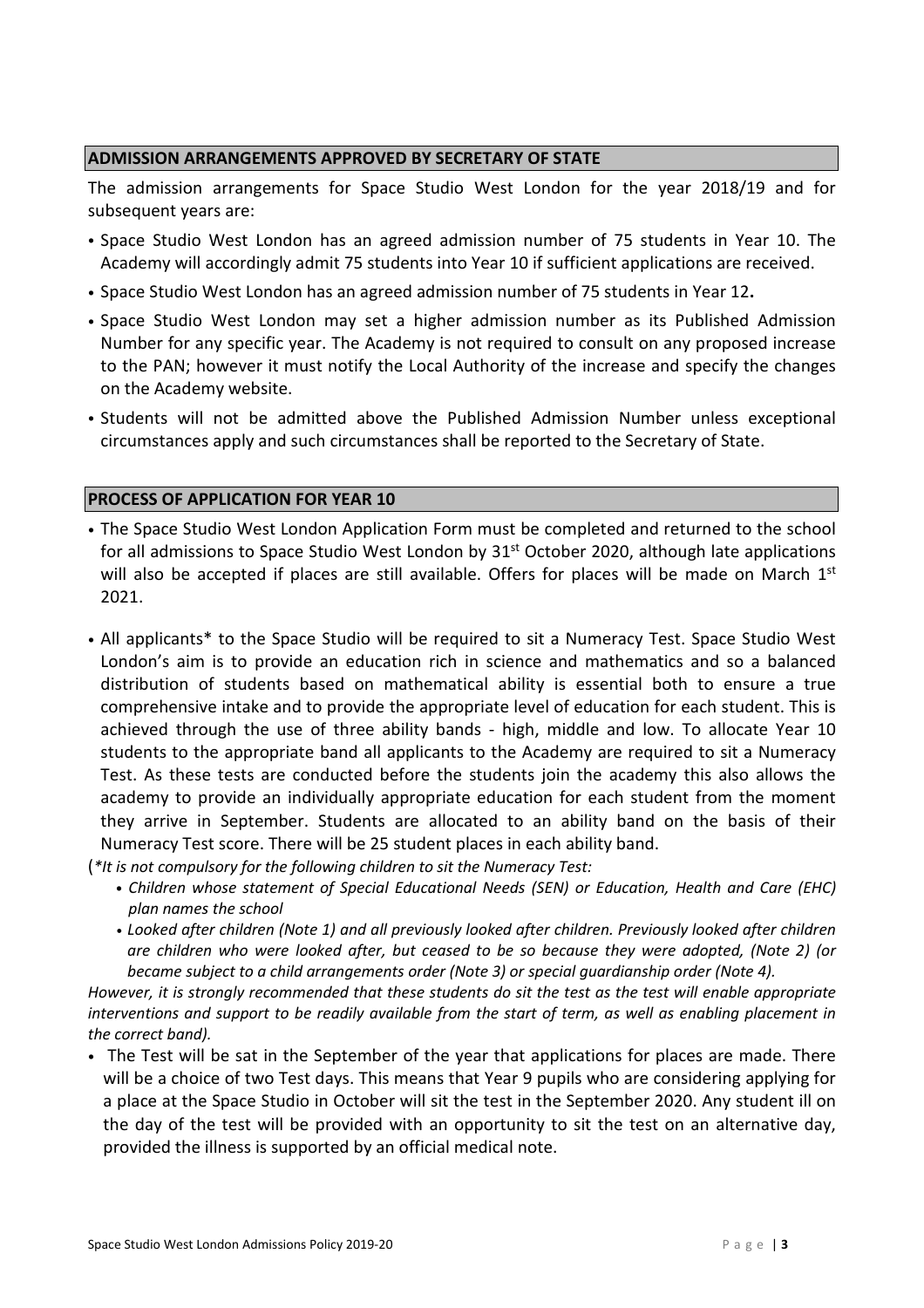- Any student who applies for a place at the Space Studio without having sat the Numeracy Test will sit the test before the final place allocations are made in March 2021. *As the test is administered on-line it is relatively easy to arrange a suitable test date.*
- Any student with identified Special Educational Needs, who chooses to sit the test, will take the test without additional support as the test is designed to pick up on any learning issues.
- The Numeracy Test is not a pass or fail test. It is used to allocate each applicant to an ability band on the basis of their test score. Parents will be informed of the test result by the end of September 2020.
- Invitations to all interested Year 9 pupils to apply to sit the Numeracy Test will be made available on the academy website, at open days and given to all students who express and interest in joining the Space Studio. Students who apply but have not yet sat the test will be invited to take the ability tests by letter sent to the address stated on the Application Form.
- Notification of Offer of Places: Parents will be informed by the Space Studio of the offer of a place in writing by a letter posted on 1 March 2020. Parents are asked to confirm their acceptance of the offer with the Space Studio by 16 March 2021.
- If after the 1st March the school is not full, additional applications will be accepted and pupils will be admitted until Year 10 meets its capacity of 75.
- Parents and students will then be offered an opportunity to visit the academy before September 2021 and meet staff as part of preparing them to give them the best possible start in the Space Studio.

### **PROCEDURES WHERE THE SPACE STUDIO IS OVERSUBSCRIBED FOR PLACES IN YEAR 10**

Where the number of applications for admission is greater than the published admissions number, applications will be considered against the criteria set out below:

Applications will be considered against the ability band in which the applicant is placed by the Numeracy Test score. After the admission of students whose statement of Special Educational Needs (SEN) or Education, Health and Care (EHC) plan names the school, the following criteria will be applied to determine those children who will be offered places within each band.

The criteria are listed in priority order:

- 1. Looked after children *(Note 1)* and all previously looked after children. Previously looked after children are children who were looked after, but ceased to be so because they were adopted, *(Note 2)* (or became subject to a child arrangements order *(Note 3)* or special guardianship order *(Note 4)*). Such students will be given top priority in each band before the oversubscription criteria is applied.
- *2.* Children with a sibling already at the Space Studio. *(see Note 5)*
- *3.* Children who currently attend an Aspirations Academy\*, currently Rivers Academy West London. *\*The philosophy of the Aspirations Academies Trust considers allthrough, age 2-19 education to be very effective practice and brings many educational benefits to our young people and their parents. Space Studio West London works very closely with the staff and pupils at Rivers Academy West London with many shared staff and joint initiatives in place. Pupils from Rivers Academy West London already attend Space Studio West London, this number will increase as*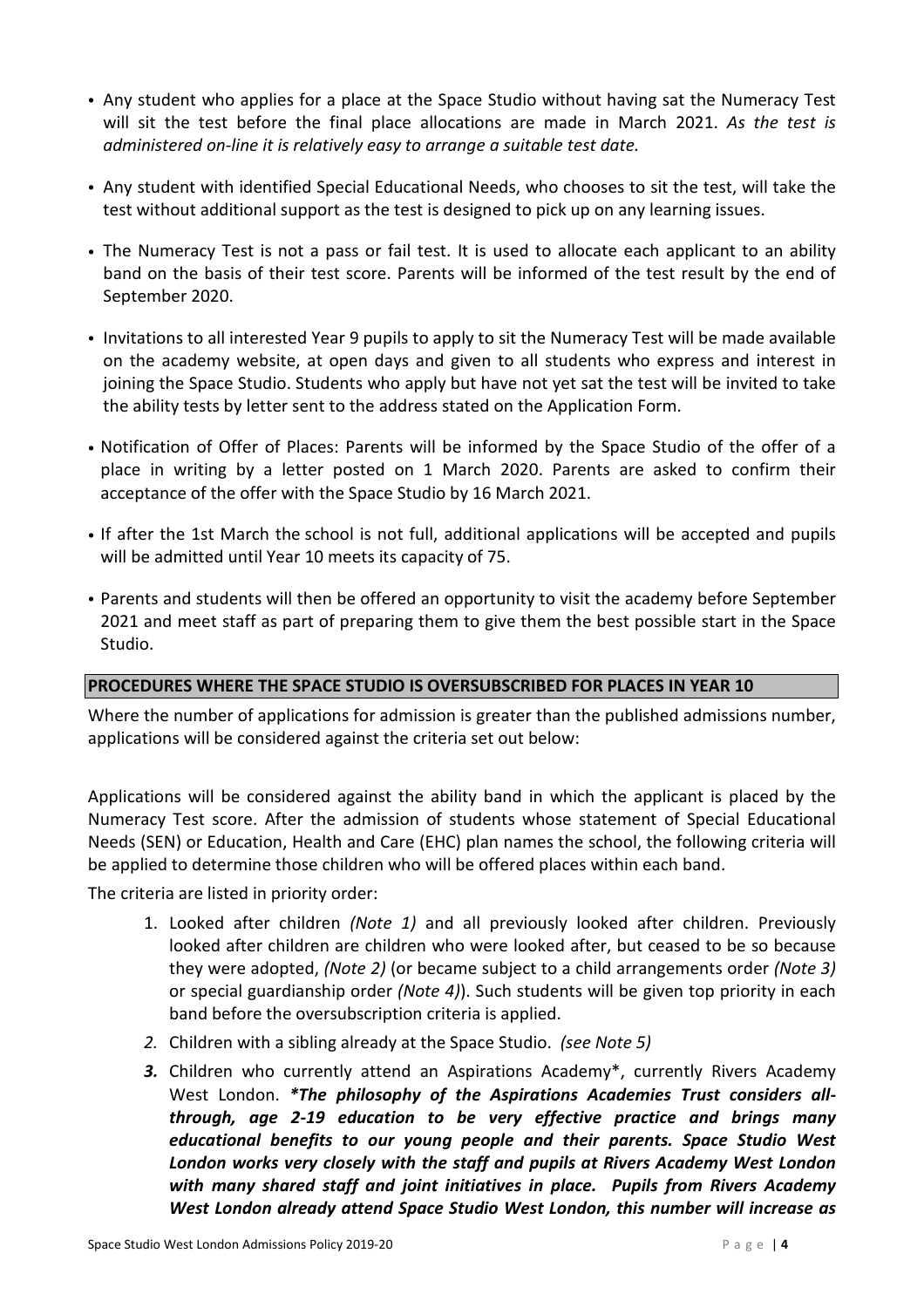# *the philosophical, educational and operational ties between the academies strengthens further. The Aspirations Academies Trust publicises to parents the advantages to them of choosing and all-through age education in Feltham.*

- 4. Children of staff in the following circumstances *(see Note 6)*:
	- a. where the member of teaching staff has been employed at the school for two or more years at the time at which the application for admission to the school is made, and
	- b. children of newly appointed staff, filling a post with a "demonstrable skills shortage" (School Admissions Code 2012)

**If at the end of this process there are unallocated places in any band** these will be filled by unallocated applicants from the next nearest band(s) using the same allocation criteria set out above. Where there are two applications that cannot be separated a fair tie-breaker process shall be used. This process will be conducted randomly through the use of an electronic random sorter. This random allocation will be made/done using an electronic random sorter managed by appointed person drawing the names. The appointed person will be an independent Space Studio administrator who has no involvement in the school admission process.

#### *Notes:*

- *1. A 'looked after child' is a child who is (a) in the care of a local authority, or (b) being provided with accommodation by a local authority in the exercise of their social services functions (see the definition in Section 22 (1) of the Children Act 1989) at the time of making an application to a school.*
- *2. This includes children who were adopted under the Adoption Act 1976 (see Section 12 adoption orders) and children who were adopted under the Adoption and Children Act 2002 (see Section 46 adoption orders).*
- *3. Under the provisions of s.14 of the Children and Families Act 2014, which amend section 8 of the Children Act 1989, residence orders have now been replaced by child arrangements orders.*
- *4. See Section 14A of the Children Act 1989 which defines a 'special guardianship order' as an order appointing one or more individual to be a child's special guardian (or special guardians).*
- *5. In all categories, priority will be given to those who have a brother or sister attending Space Studio West London at the time of admission but not application. This means that there will be no sibling connection for admission purposes as follows:*
	- *a) applicants for entry to Year 10 if they have a brother or sister in Year 11 unless the CAPF records an expressed intention of the sibling staying on into Year 12*

*b) applicants for entry to Year 10 if they have a brother or sister in Year 13 The definition of a brother or sister is:*

- *A brother or sister sharing the same parents*
- *Half-brother or half-sister, where two children share one common parent*
- *Step-brother or step-sister, where two children are related by a parent's marriage*
- *Adopted or foster children*

*Where the final place in a year group is offered to one of twins or triplets or other children from multiple births living at a single address, a random electronic allocation will be used to determine who will be offered a place at Space Studio West London.*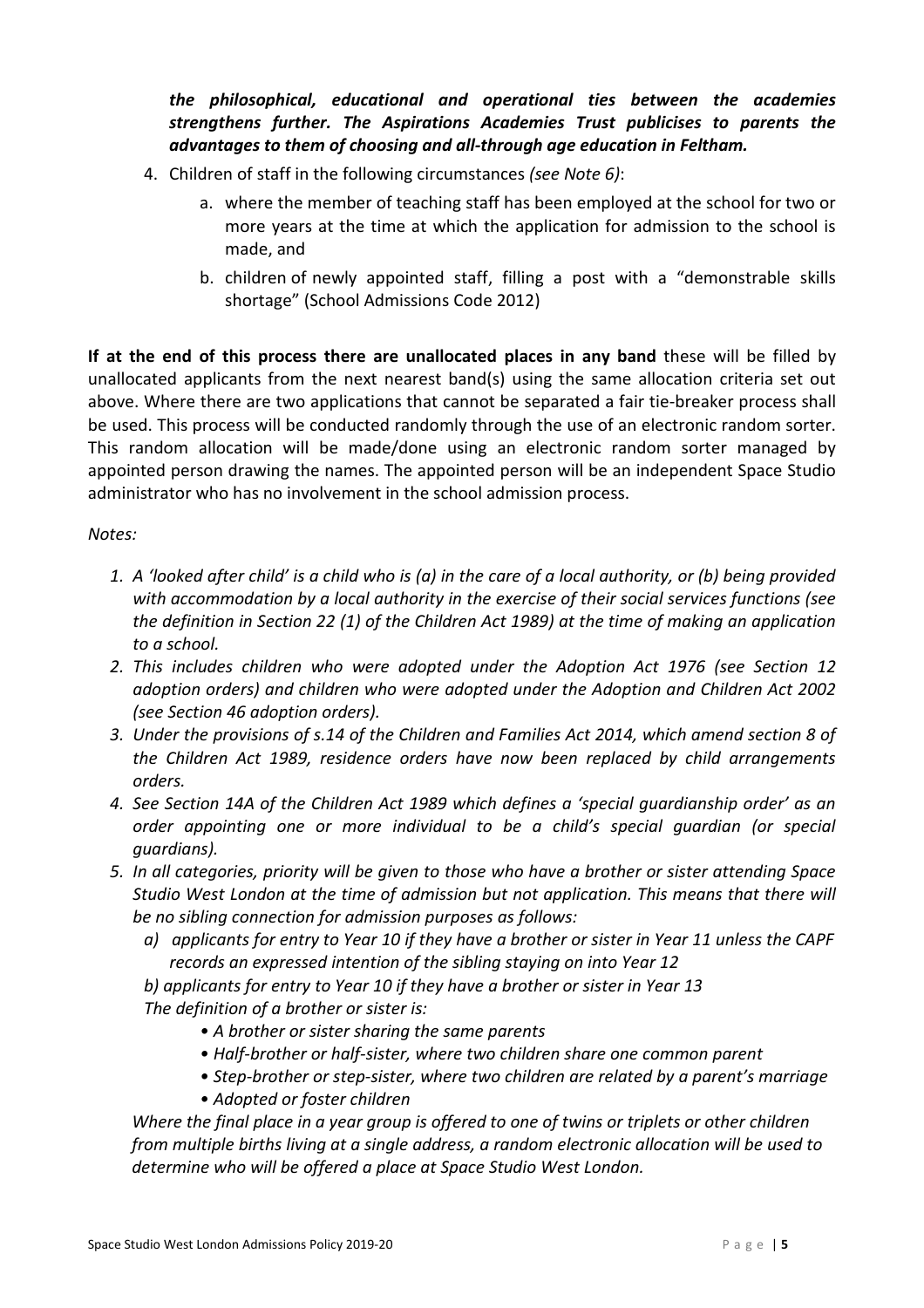- *6. Under the oversubscription criteria the word staff will mean: All staff who have been continuously employed by the school for a period of at least 2 years for the purpose or working in the school as follows:*
	- *• All full time teaching staff*
	- *• All part time teaching staff with a 45% and above timetable*

*The 2 year qualification period may be waived if a post is hard to fill. The definition does not include contract staff. If a service has been 'in house' and is subsequently 'contracted out' children or staff will no longer be eligible for priority admission under this criterion. The definition does not include peripatetic staff*

#### **APPEALS PROCESS**

Unsuccessful applicants may appeal for a place in the Space Studio. Parents wishing to appeal should write to the academy to request appeals papers. The letter should be addressed to the Principal, Space Studio West London, Letchworth Avenue, Feltham, TW14 9RY. Appeals will be heard by a panel which is independent of the Space Studio and the Governors.

#### **Late Applications**

Applications received after the closing date will only be considered alongside those received by the closing date under the following circumstances:

- The family was unable to complete an application form before the closing date because they moved into the area after the issue of application forms. OR
- The family was unable to comply with the admissions timetable because of exceptional circumstances which prevented the application arriving on time – the circumstances must be given in writing and attached to the application form.

Applications received after the notification date (i.e. after places have been offered) will be added to the list of continued interest in admission criteria order. The list of continued interest for Year 10 will be kept until the last day of December 2021. Each added child will require the list to be ranked again in line with the published oversubscription criteria. Priority will not be given to children based on the date their application was received or their name added to the list. This means that a child's position on any waiting list can move down as well as up.

#### **ADMISSION OF CHILDREN OUTSIDE OF THEIR NORMAL YEAR GROUP**

The Aspirations Academies Trust as a general rule does not recommend the admission of children outside of their normal year group. However, the decision to admit a child outside of their normal Year group will be made on the basis of the circumstances of each case and in the best interests of the child concerned. This will include taking account of the parent's views; information about the child's academic, social and emotional development; where relevant, their medical history and the views of a medical professional; whether they have previously been educated out of their normal age group; and whether they may naturally have fallen into a lower age group if it were not for being born prematurely. In each case, a meeting will take place between the Principal and the parent(s)/carer(s) prior to a decision being made. The Principal of the Space Studio will discuss the issue with either the Executive Principal or Chief Executive before making a decision. When informing a parent of their decision on the year group the child should be admitted to, the admission authority **will** set out clearly the reasons for their decision.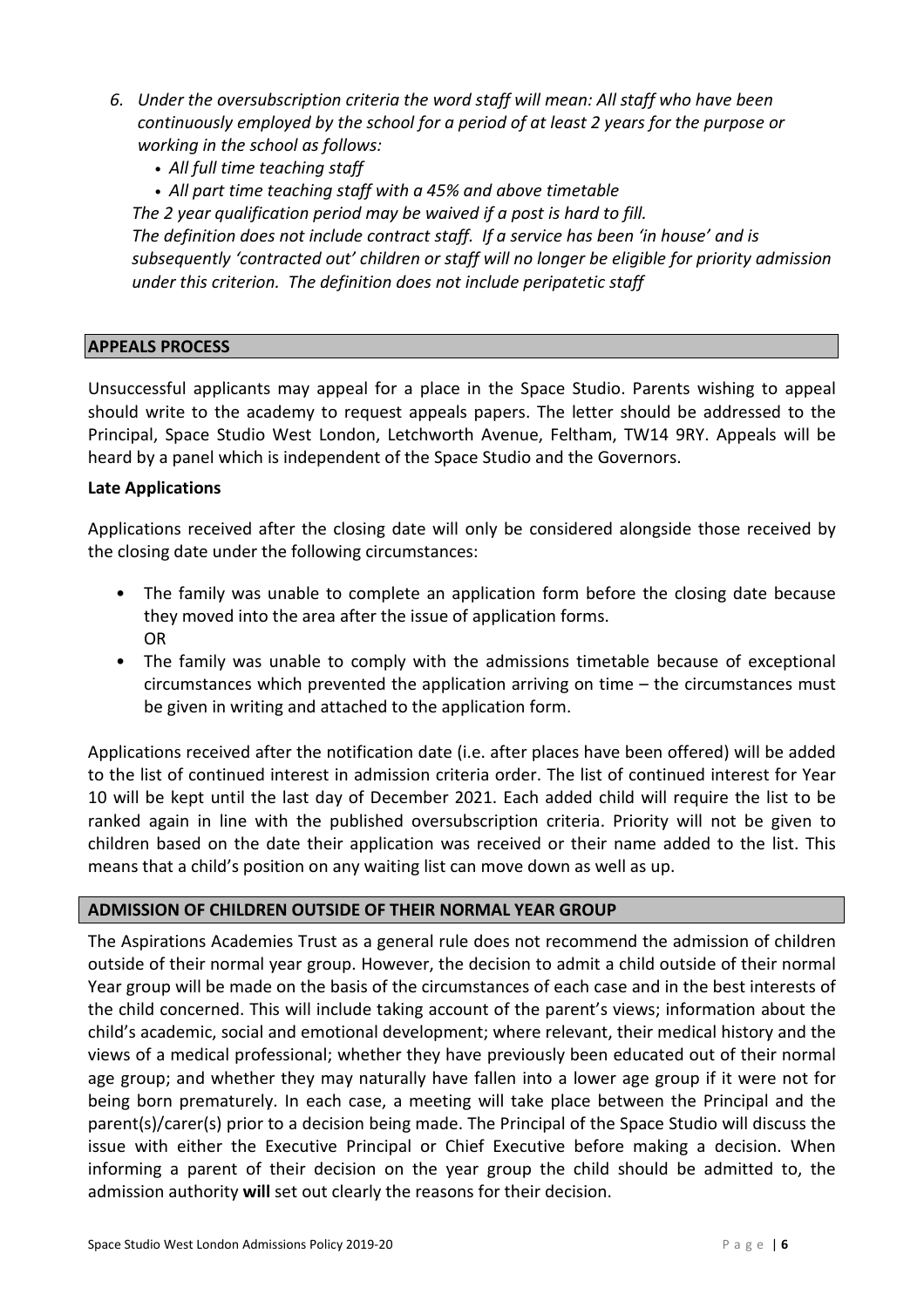#### **WITHDRAWING AN OFFER OR A PLACE**

The admission authority, The Aspirations Academies Trust, **will not** withdraw an offer unless it has been offered in error, a parent has not responded within a reasonable period of time, or it is established that the offer was obtained through a fraudulent or intentionally misleading application. Where the parent has not responded to the offer, the admission authority **will** give the parent a further opportunity to respond and explain that the offer may be withdrawn if they do not. Where an offer is withdrawn on the basis of misleading information, the application **will** be considered afresh, and a right of appeal offered if an offer is refused.

#### **ADMISSION TO POST 16 PROVISION**

Every student in Year 11 at Space Studio West London is entitled to a place in the Sixth Form providing there is a course suitable for him/her and the student meets the entry requirements. Course requirements are published annually on the school's website in the post-16 prospectus. The post 16 PAN at Space Studio West London is 75. After the transfer of Year 11 pupils into Year 12, additional external pupils will be admitted until Year 12 meets its capacity of 75. After the admission of students whose statement of Special Educational Needs (SEN) or Education, Health and Care (EHC) plan names the school, the following criteria will be applied:

#### **Over-subscription Admissions Criteria:**

- 1. Looked after children *(Note 1)* and all previously looked after children. Previously looked after children are children who were looked after, but ceased to be so because they were adopted, *(Note 2)* (or became subject to a child arrangements order *(Note 3)* or special guardianship order *(Note 4)*). Such students will be given top priority in each band before the oversubscription criteria is applied.
- *2.* Children with a sibling already at the Space Studio. *(see Note 5)*
- *3.* Children who currently attend an Aspirations Academy\*, currently Rivers Academy West London. *\*The philosophy of the Aspirations Academies Trust considers allthrough, age 2-19 education to be very effective practice and brings many educational benefits to our young people and their parents. Space Studio West London works very closely with the staff and pupils at Rivers Academy West London with many shared staff and joint initiatives in place. Pupils from Rivers Academy West London already attend Space Studio West London, this number will increase as the philosophical, educational and operational ties between the academies strengthens further. The Aspirations Academies Trust publicises to parents the advantages to them of choosing and all-through age education in Feltham.*
- 4. Children of staff in the following circumstances *(see Note 6)*:
	- a. where the member of teaching staff has been employed at the school for two or more years at the time at which the application for admission to the school is made, and
	- b. children of newly appointed staff, filling a post with a "demonstrable skills shortage" (School Admissions Code 2012)

In the event of two or more applications that cannot otherwise be separated, the school will use random allocation as a tie-break. This random allocation will be made using an electronic random sorter with an appointed person drawing the names. The appointed person will be an independent Space Studio administrator who has no involvement in the school admission process.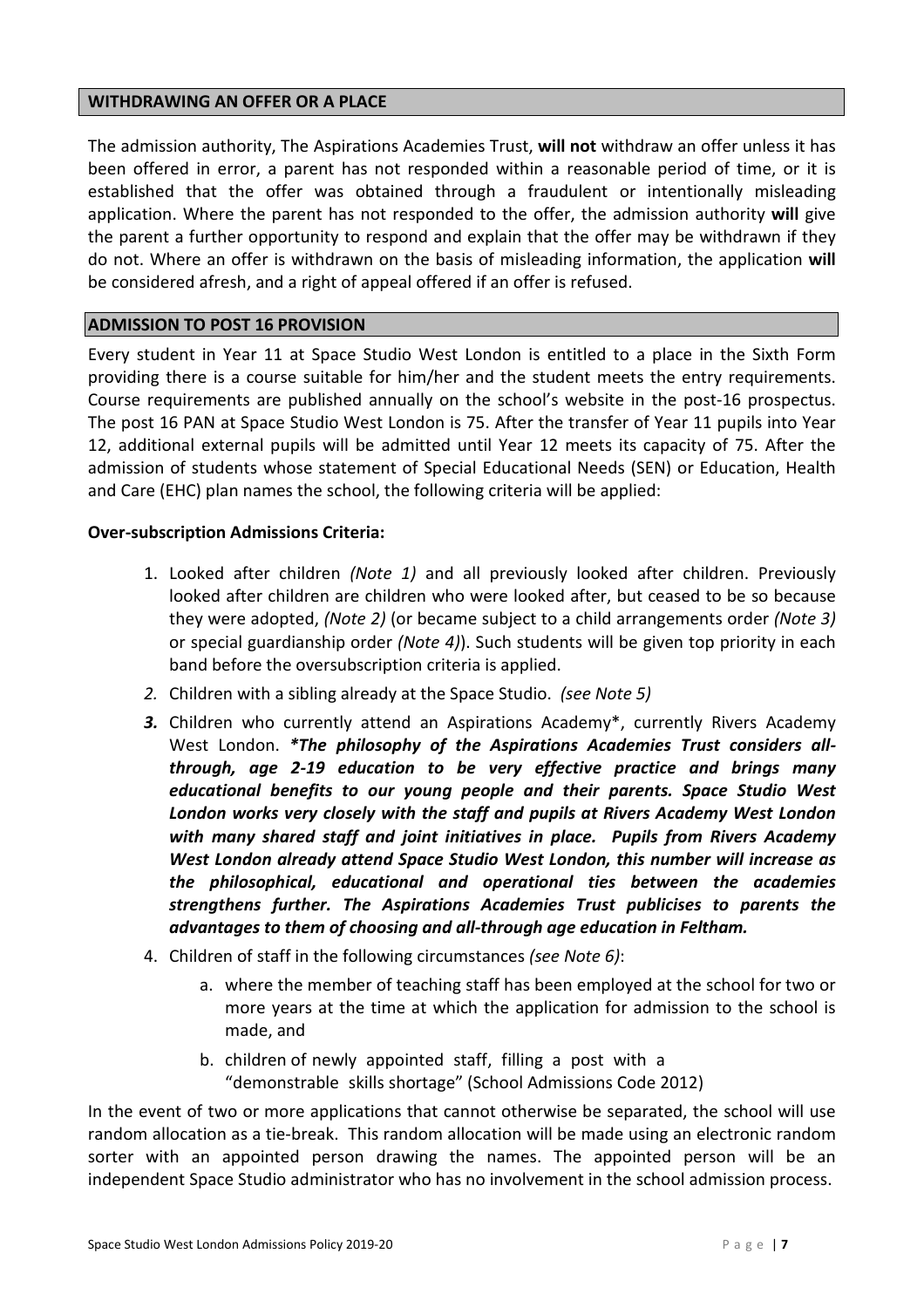# **SIXTH FORM APPLICATION PROCEDURE**

All external students interested in a place at Space Studio West London Sixth Form for 2021 should complete an application form available directly from Admissions Team at Space Studio West London (Contact: office@spacestudiowestlondon.org) or online at [www.spacestudiowestlondon.org](http://www.spacestudiowestlondon.org/)

The application form should be returned to the school by  $31^{st}$  January 2020, although late applications will also be accepted until the end of August 2019. Offers for places will be made on March 1<sup>st</sup> 2021 based on forecast grades.

#### **Late Applications**

Late applications will be considered, although it will be more difficult to comply with subject preferences. Applications received after the notification date (after places have been offered) will be added to the list of continued interest in admission criteria order. The list of continued interest for Year 12 will be kept until the last day of December 2021.

#### **ARRANGEMENTS FOR IN YEAR ADMISSIONS**

- All applications made during the academic year (in year admissions) must be made to the Space Studio (the application form is available on the academy website). All such applications will be considered and if the year group applied for has a place available in the appropriate band the Academy will admit the child unless the applicant has significant behavioral issues, in which case the child will be referred to the Local Authority Fair Access panel. (Such refusals will only occur where the student concerned has been previously excluded from two or more schools or where special circumstances apply as specified in the Admissions Code of Practice. However, the Secretary of State may direct the Academy to admit such students and such a direction will be binding.) If more applications are received than there are places available, the oversubscription criteria above for Year 10 or for post-16 places shall apply. If applying for a place in Year 10 or 11 this will require the applicant sitting the cognitive ability test.
- Parents whose application is turned down are entitled to appeal to an Independent Appeals Panel.
- A waiting list will not be held by the Academy for In Year Admissions in Year 11 or for In Year admissions for Year 10 after 31<sup>st</sup> December of the first year. All In Year applications will need to be made to the Academy and will be allocated under the admissions criteria, according to their ability band, (This will require the applicant sitting the cognitive ability test), when a place becomes available. Any places allocated under in-year admissions will be notified to the LA to allow it to update its records.
- Although most children will be admitted to the Academy within their own age group, the Academy will make decisions on the year group of entry on the basis of the circumstances of each individual case. Parents do not have a right of Appeal if a place is offered in a year group other than the year group in which they applied for.

#### **FAIR ACCESS ADMISSIONS**

Space Studio West London will adhere to the Fair Access Protocol as determined by the LA to ensure that 'Hard to Place' students will receive a suitable school place. Managed Move requests for students from other Secondary Schools will also be given consideration as part of the adherence to the National Admissions Code.